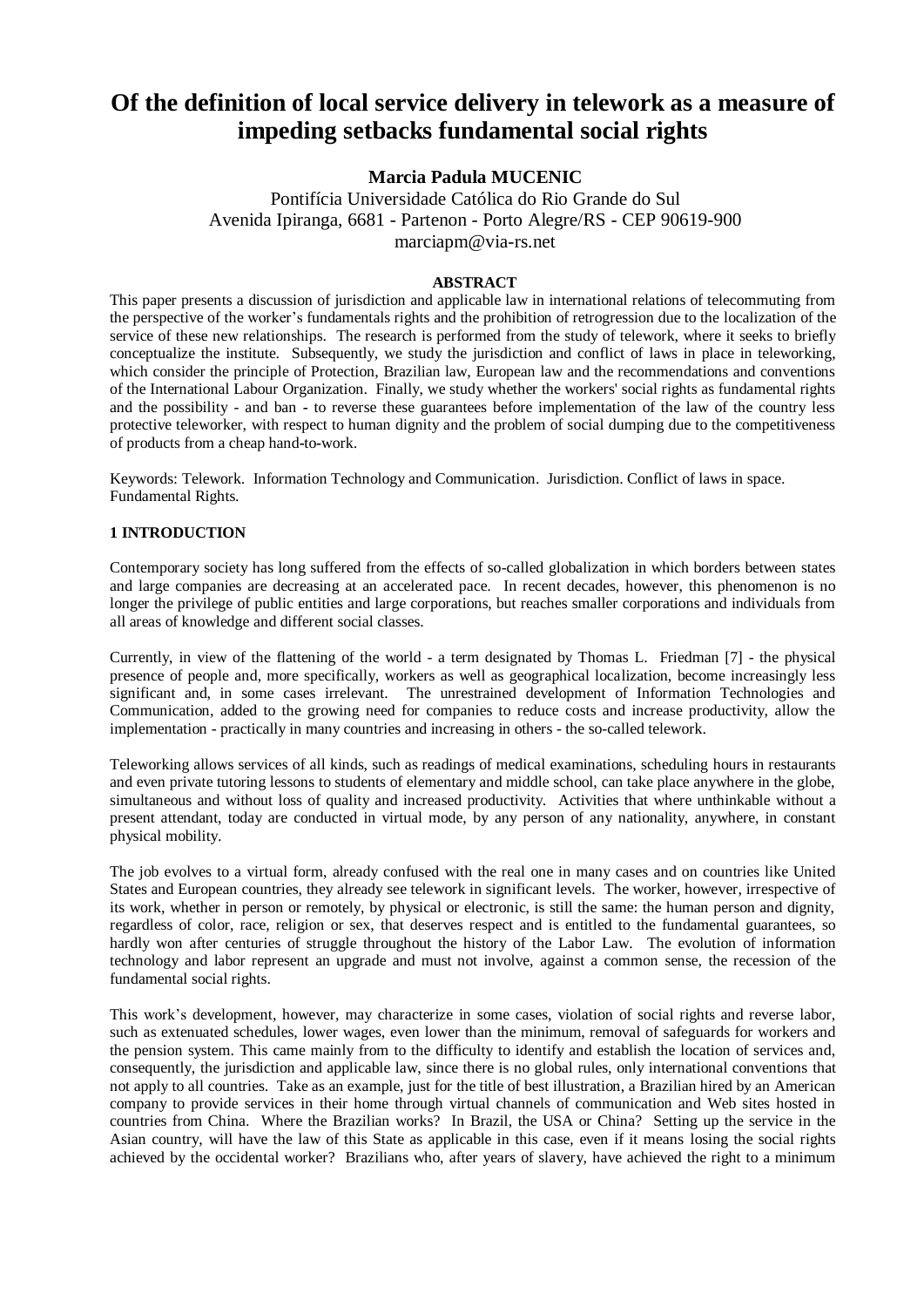wage cannot, under the auspices of and justification for speed and ease of communication and work, and smaller economic and social costs, rewind and have Chinese wages, defying their dignity.

This study, therefore, justified himself for a revolution of information and way of work: telework, which is not future, but rather the present. It has been amazing as a phenomenon of rapid development, which is its nature, but that tramples personal relations and law, not prepared for such a drastic change that has ever happened without the majority realizes. Society calls for study that barely begins to crawl, but it shows the urgent development, failing to have a violation of fundamental social rights, already present and cannot setback in a society undergoing rapid change and accelerated.

## **2 TELEWORK**

Telework is a phenomenon of relevant consequences, legally, politically and socially, compared to its implications, such as the overall reduction of jobs - before replacing the human labor by machines more productive, changing the form of compensation - the fixed wages for payment by work performed, the increase in outsourcing, the rise of dissimulation relations with links to employment, increase of cases of social dumping, etc.. [10]. The effects of this new form of work, increasingly present in the current world scenario, whether beneficial or detrimental, affecting workers, employers, societies and states, for which reason it's urgent an specific legislation on telework, yet inexistent in most countries, especially those not developed or underdeveloped, as most countries in South America.

Telework is, in the words of Chaparro, the "trabajo a distancia, las telecomunicaciones y by using cuenta ajena. That is, this way of working is one that generates wealth as well as the presential, but that occurs far away from the establishment of the company, whether is the domicile of teleworker, whether in telecentres or other places where it is possible to provide services. The working distance, therefore, is that accomplished bt the use of telecommunications systems (Information Technology and Communication), whoever they are: facsimile, telephone, satellite, broadband networks, email, video conferencing, etc. Finally, telework should be for the account of others, in the sense that the service must benefit the person or company that remunerate for it, regardless of whether they pay for the work, temporarily or indefinitely, unlike the standalone teleworking, which only brings results to the person who conducts activities through information technology and communication. [5] The teleworker may or may not have an employment relationship, characterized as the unique qualities of this institute: service on a personal basis, with payment, no eventually and subordinate - or at least subordinate like - calling for the protection of the law. [6]

#### **3 JURISDICTION OF THE CONFLICT OF LAWS AND LABOR IN SPACE**

Stated those brief remarks, will go with the study of law and conflicts of labor laws in space, based on domestic laws and international treaties and conventions. Telework is present in the current world scenario, but still cannot find enough rules in developing countries, and specifically regulated only in some countries, like Portugal.

Globalization and the overthrow of borders in the economy and job market, combined with the sharp differences between developed, developing and underdeveloped countries, calls for international regulation of labor law, which is why the ILO has the core of its mission to normatize activity seeking to protect the worker and the development of underdeveloped regions [15]. The difficulty in applying the protective conventions of the International Labor Organization will lie, however, in those countries that do not sign these treaties and does not respect them, violating the human dignity of the workers that are unprotected from these fundamental guarantees. In such cases, when there is failure of international organizations, international relations work should be solved by their own rules for resolving conflicts of law in space.

The implementation of labor laws to international relations demands differential treatment in respect to the orientation of the other branches of law. Given the need of international protection to the worker inapt, it becomes imperative to study the theory of Savigny, which provides that the applicable law - national or foreign - will be determined by the characteristics of each legal relationship, not based on fixed notions of nationality versus territoriality. [11]

The current view – different from the past, where labor laws were mandatory, considering the lack of autonomy of will in the labor agreement, which was viewed as the membership - is that the employment contract must comply with the autonomy of the parties, currently recognized by the Courts, legally accepting the clauses established between employee and employer regarding the applicable law, which must be observed by the competent jurisdiction. This conception, however, should be taken with caution, because the countries involved in these international relations today are more diverse, including those who, like India and China, have no little or no protection to workers, which leads to the question: to what extent the autonomy of will prevail when it comes to protection of fundamental social rights, guaranteed by Western legal systems and the International Labour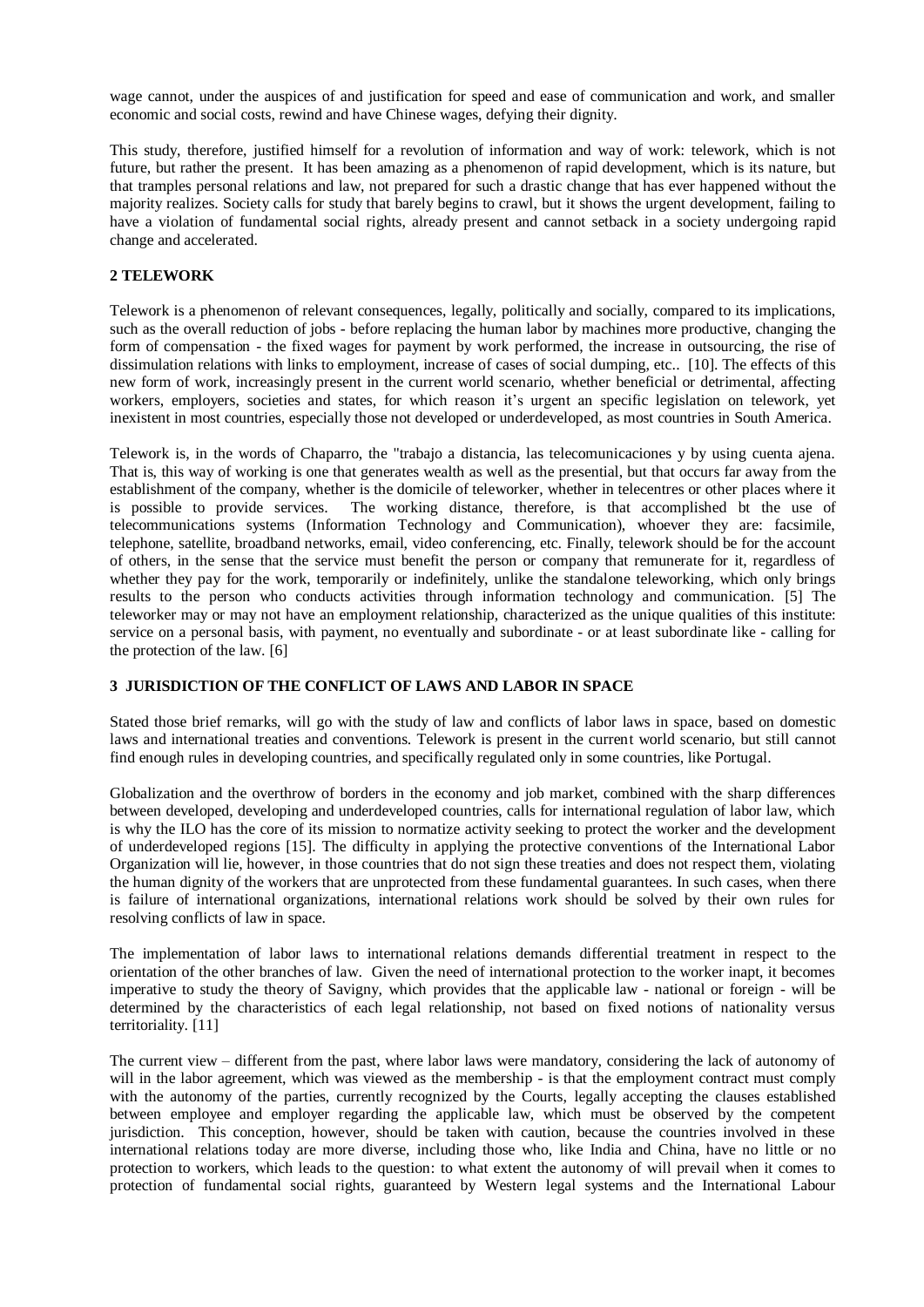Organization as unavailable and inalienable? The election of the applicable law may not entail, in some cases, the recession of the fundamental social rights?

## **3.1 Principle of Protection**

The Principle of Protection is to protect the inapt part of the relationship, with the goal of, by this protection, to achieve a substantial and genuine equality between the parties. The principle of protection is expressed by three rules: a) in dubio, pro worker - criteria used by the magistrate to impose a single standard that contains more than one meaning, and use whichever is more favorable to the worker, b) more favorable rule - applies the standard most favorable to the worker, although lower-ranking in the hierarchy of traditional labor standards, c) the most favorable condition - sets a standard that Labour cannot backdate to discriminate against an employee who, under the optics of the standard previously in force, was in optimum condition. [12]

Bearing in mind that the viewpoint of this study refers to the conflict of laws in space and the application of labor standards in the international arena without it reflects the prejudice to the employee and shrinking social rights, it will restrict to the study of the last two rules of the Principle of Protection, excluding the analysis of the rule in dubio pro worker research proposed here.

Regarding the more favorable rule, unlike what occurs in the solution of the antinomy existing law, the Labour Law, existing more than one rule on the same subject, we will apply the most favorable to the employee as the case, albeit lower in the hierarchy of labor sources. The rule not applied will not be waived by the other, just neglected in the case, because in another factual situation, that rule may be most favorable. [12]

The principle of the more favorable rule, therefore, will also solve the conflicts between domestic and international law in the context of supranational labor relations, thus ensuring the guarantees of more beneficial to the employee. In this context, in favor of worker protection, the international standard, from international treaties or conventions, the internal standard can prevail if it is more beneficial, the opposite is true. [15] It is noteworthy the opposing view of the Superior Labor Court, because of the lack of comparability of international law, should apply the law more beneficial only when there is contradiction of internal laws. Case nº TST-AIRR-107298/2003-900-01-00.3. Superior Labor Court. 6th Class. Min Rel Mauricio Godinho Delgado. Judged in: out, 14, 2009.

The rule of the most favorable condition, in turn, determines the maintenance of the concrete situation already acquired by the worker and more beneficial than that imposed by a later law - imagine a Chinese worker who came to Brazil to provide services and because of technological innovation, can return to his country to perform services for the same Brazilian company. This status quo may have been reached by previous rule, by custom and usage of local and by a grant donation by the company or a rule applicable in the situation. This is very similar to the rule most favorable standard is very difficult to distinguish them.

## **3.2 Jurisdiction and Conflict of Laws in Labour Law Latin Space**

Regarding the Brazilian legal system, the Consolidation of Labor Laws, in his article 651, defines the Brazilian jurisdiction as competent in cases where the employee provides services in the country, although it has been contracted abroad, or if the service is due in an agency or branch abroad, provided that the employee is Brazilian and there is no international agreement providing otherwise (first paragraph). The Pronouncement nº 207 of the Superior Labor Court of Brazil, in turn, establishes the principle of *lex loci executionis,* in which the legal relationship of labor is governed by the laws of the country for service provision and not by those of local hiring. Thus, with the Brazilian jurisdiction competent to judge Brazilian labor relationship, the law shall be that of local service delivery.

The Brazilian law adopts the principle of territoriality, but compared to the principle of *pacta sunt servanda,* the guideline set in the summary does not prevent the Brazilian Labor Court to apply for employment contract rules stipulated by the parties in the country of employment provided they be more beneficial to the employee. This is because the summary is intended to ensure the Brazilian or foreign worker hired outside the minimum guarantees set out in our legal system, preventing workers who provide services in Brazil fall short of the minimum rights guaranteed by the legal system because of the contract signed in a foreign country with less guaranties of rights. [11]

The problem, however, is the difficulty in identifying the location of service provision, since their virtual location. The telecommuter at home or mobile, which provides online services, provides services in the place where he resides at the seat of company - where to send their services - or the place hosting the site on which it is connected? If the contract has no choice of forum or law, and the employee is mobile teleworkers, jurisdiction and legal system can be applied anywhere where it passes and renders services? [9]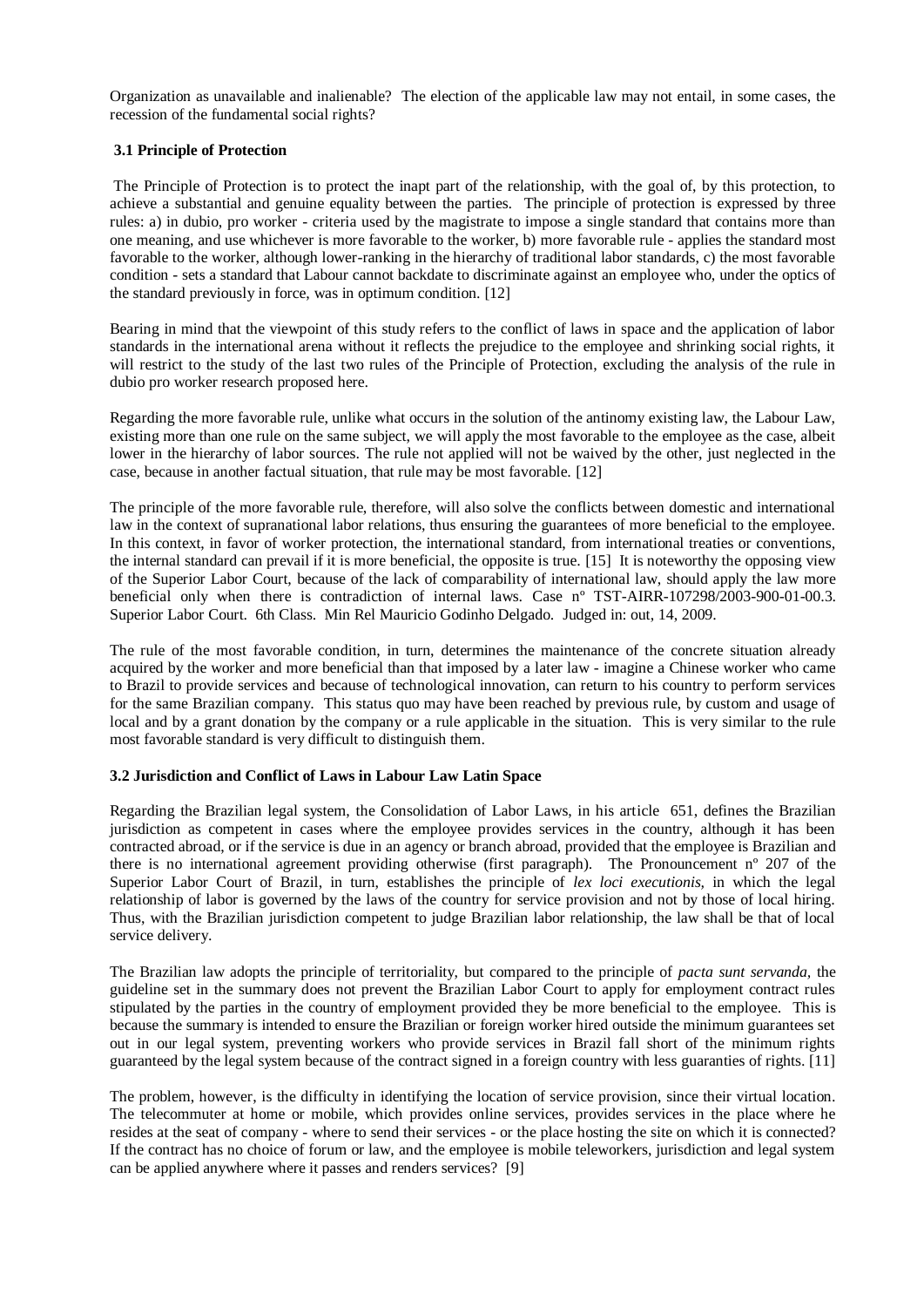The understanding of Joseph Cairo Junior states that, when the employee is connected *on line* with work center, your computer is an extension of this center, as if there were working, because only with the arrival of their tasks to the work center, the providing service is completed. For this reason, the *loci laboris* of the teleworker would be the place where the establishment is situated. While there is no specific regulation on a global level, either through an international agency or through groups of countries, through international treaties or conventions, applicable law would be the location of the establishment of the company. [3]

## **3.3 From Jurisdiction and Conflict in the Area of Labour Laws in European Legal System**

Regarding the Law of the European Union, the Rome Convention of 1980 regulated the telework, teleworker guaranteeing the same rights as workers face. Art. 3 of the Convention establishes the general rule applying the law chosen by the parties, the choice must be expressed or clearly from the provisions of the contract or the circumstances of the case. The intention of the parties may by law enforcement for all or only part of the contract and can change the law applicable at any time, which does not affect the formal validity of the contract within the meaning of Article 9, neither prejudice the rights of others. The choice of application of foreign law, however, as in this article shall not deviate from the mandatory provisions of the country in which reside the elements of the situation.

The same convention, however, states, in his art. 6, that this choice can not deprive the employee of the protection of the mandatory provisions of law that would apply in the absence of choice. The law applicable in the absence of choice by the parties pursuant to item 2 of art. 6, is the country where the worker in performance of the contract, habitually carries out his work, even if he is temporarily employed in another country, or if the employee does not habitually carry out his work in any country, the law of the country in which is based the firm which contracted the employee, unless it appears from all the circumstances of the employment contract has a closer connection with a another country, in which case the law of that country. [11]

The art. 4 of the Rome Convention regulate law enforcement in the absence of choice, establishing how the law applicable to the country with which it is most closely connected, pointing out that if one part of the contract is severable from the remainder of the contract and make a connection more close with another country, that party may apply in exceptional cases, the law of that country. The closest connection is presumed in the country where the service provider has his habitual residence or his office, if corporation, association or person conference. If the object of the contract is a real right over property, the closest connection is with the country where it is situated. Regarding the contract of carriage of goods, closer connections with the country is assumed that, on conclusion of the contract, the carrier has his principal place of business if that coincides with that country where it is the place of loading or unloading or principal of the shipper. These assumptions, however, can be evaded by all the circumstances show that the closest connection with a country other than that specified in the device.

The greatest protection to workers before the law chosen or the law of the country with the closest connection depends on the case to be tried by the magistrate. Thus, it protects the employee against the employer. The closest connection, the location of service provision, it becomes difficult to identify compared to non-physical and virtual nature of teleworking. The presumption of residence of a person would be bad if the employee resides in a country under guard, where there is the danger of social dumping. The closest connection, according to Gloves and Parra, therefore, is the country with the establishment of the employer, it is obvious where the production of services and unifies the working conditions for all teleworkers in the same company, and prevent social dumping. Avoiding social dumping, Italy, for example, which presented a bill in Parliament to allow its output resulting from teleworking foreign countries only guarantors of fundamental rights [14].

The art. 20 of the Rome Convention, however, shows the top hierarchy of rules of Community law (or harmonized national legislation) on the convention itself. There is no conflict of laws within the European Union, the solutions of the Convention should only be applied if there is another in law or in national laws harmonized. [11]

The Labor Code of Portugal has a section on telework. The employment contract is governed by the law chosen by the parties. In the absence of choice of applicable law, the employment contract is governed by the law of the State with which it is most closely connected, where it meets the law of the State in which the employee in performance of the contract, habitually carries out his work, even if he is serving temporarily in another country or the law of the State in which the place of establishment where the employee was hired, that does not habitually carries out his work in the same state. These criteria, however, can be overturned when the set of circumstances showing a condition closer to another country. Even when the law of a country by virtue of the above criteria may be applied preferably mandatory rules of another state with which the contract has close connection, if the legal system from determining the application of its laws to the contract, but for both should take into account the nature and object of the mandatory rules as well as the resulting consequences for the application and the non-application of such precepts. [11]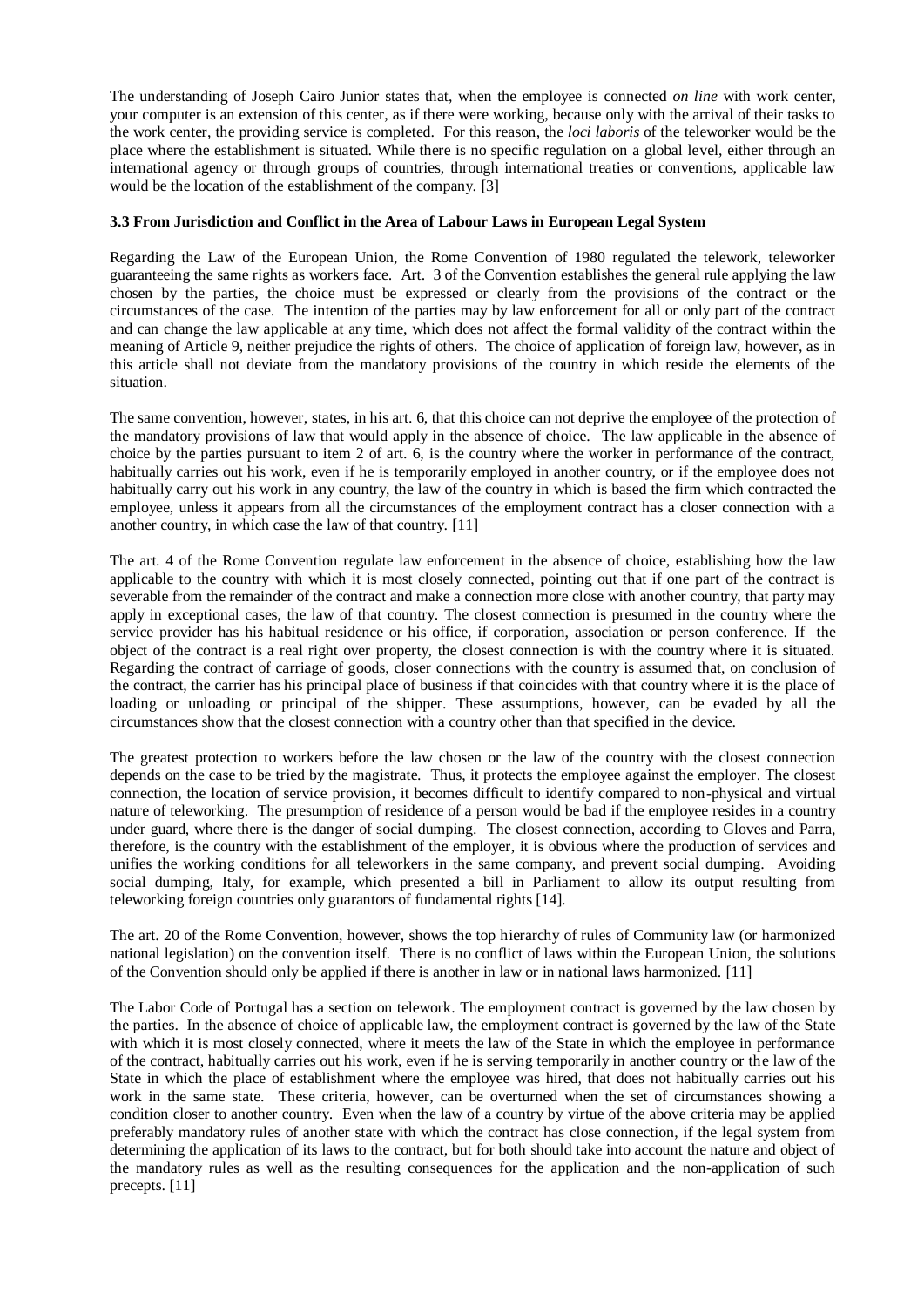Important to note that the parties' choice of law applicable to the employment contract can not deprive the employee of the protection to him by the mandatory provisions of the Labor Code of Portugal where Portuguese law was applicable in the case of lack of choice of the parties. Here too the principle of protection if this show and applicable international telework.

The item 8 of art. 19 of the Constitution of the International Labour Organization guarantees the principle of protection, not leaving it here to distinguish whether this refers to the rule of generally more favorable (when talking about law, custom or collective bargaining agreement) or to the rule of the most favorable condition (when referring to award or agreement / contract of employment). Of course, this principle can not be applied absolutely, should be taken with caution and under the rule of reason, on pain of losses in the economic sphere, which would lead to layoffs, increased Frauds and informalities and serious damage to employees [12].

#### **3.4 International Labour Organization**

The International Labour Organisation in 1996, also edited the Convention nº. 177 and Recommendation nº. 184 that for many authors, such as Vittorio Di Martino, can be applied analogously to telework. The Convention nº. 177 does not give a detailed regulation of telework, but stipulates that each State that has ratified the instrument should adopt, implement and periodically review a national policy on home work aimed at improving the situation of teleworkers. The purpose of this policy should be to promote as far as possible, equal treatment between homeworkers and other wage earners. Recommendation n°, 184, in turn, despite not impose obligations suggests are taken some steps in relation to telework, as the record of teleworkers and any intermediary used by employers, the application to teleworkers laws and regulations regarding the minimum age for admission, the right of homeworkers to organize and bargain collectively, the fixing of minimum wage for teleworkers; protecting the health and safety work; working hours, rest and leave; social security and maternity protection, and protection in the event of dismissal. [8]

The ILO established the fundamental principles and rights at work in the Declaration of the International Labour Organization, adopted at the International Labour Conference on 86 meeting in Geneva on 18/07/1998. This statement, worried about the effects of globalization on labor relations, established as fundamental rights: "a) freedom of association and effective recognition of the right to collective bargaining; b) elimination of all forms of forced or compulsory labor; c) effective abolition of child labor: d) the elimination of discrimination in employment and occupation. "core labor rights were also granted under the Program of Action adopted by the World Summit on Social Development in 1995 and the Policies and Resolutions of the European Union. [10]

The absence of regulation of global or regional telework and the difficulty in determining the applicable law allows the incidence of the phenomenon known as social dumping, in which employers look for cheap labor in underdeveloped countries or developing countries, where wages are minors and the legal protection of labour is lacking or weak. With this in hopes of having the law applied little or no protective of the country where the teleworker is and where it is located physically exerting the provision of services through the Information Technology and Communication, companies stop hiring employees in the country their headquarters or branch office. Thus, the country where the company is located is affected in several ways: its workers are unemployed and companies that hire employees lose national market because products originating from hand labor much cheaper become much more competitive.

If applicable law is the location of the establishment of the company or at least the mandatory provisions of these States are safeguarded, telework can be maintained for the benefits themselves of this institute, but not by the offense to human dignity. All workers, despite the country of origin and nationality, deserve protection. The countries, in turn, may not suffer social dumping.

These fundamental rights, therefore, can not be removed for any reason, much less because of globalization, because the teleworker must be guaranteed at least these safeguards already established by the ILO, is the country that are working under the penalty kick their basic social guarantees have long guaranteed.

## **4 PROHIBITION OF DRAWBACK ON FUNDAMENTAL RIGHTS IN A SOCIAL PERSPECTIVE OF DETERMINATION OF LOCAL SERVICE TELEWORKING AND FIXING THE APPLICABLE LEGAL PLANNING IN INTERNATIONAL RELATIONS TELEWORK**

In a first moment, it's important the definition of social rights as fundamental rights, in particular the double fundamentality, formal and material, such assurances in order to be able to analyze the prohibition of retrogression of rights in the relations of telework.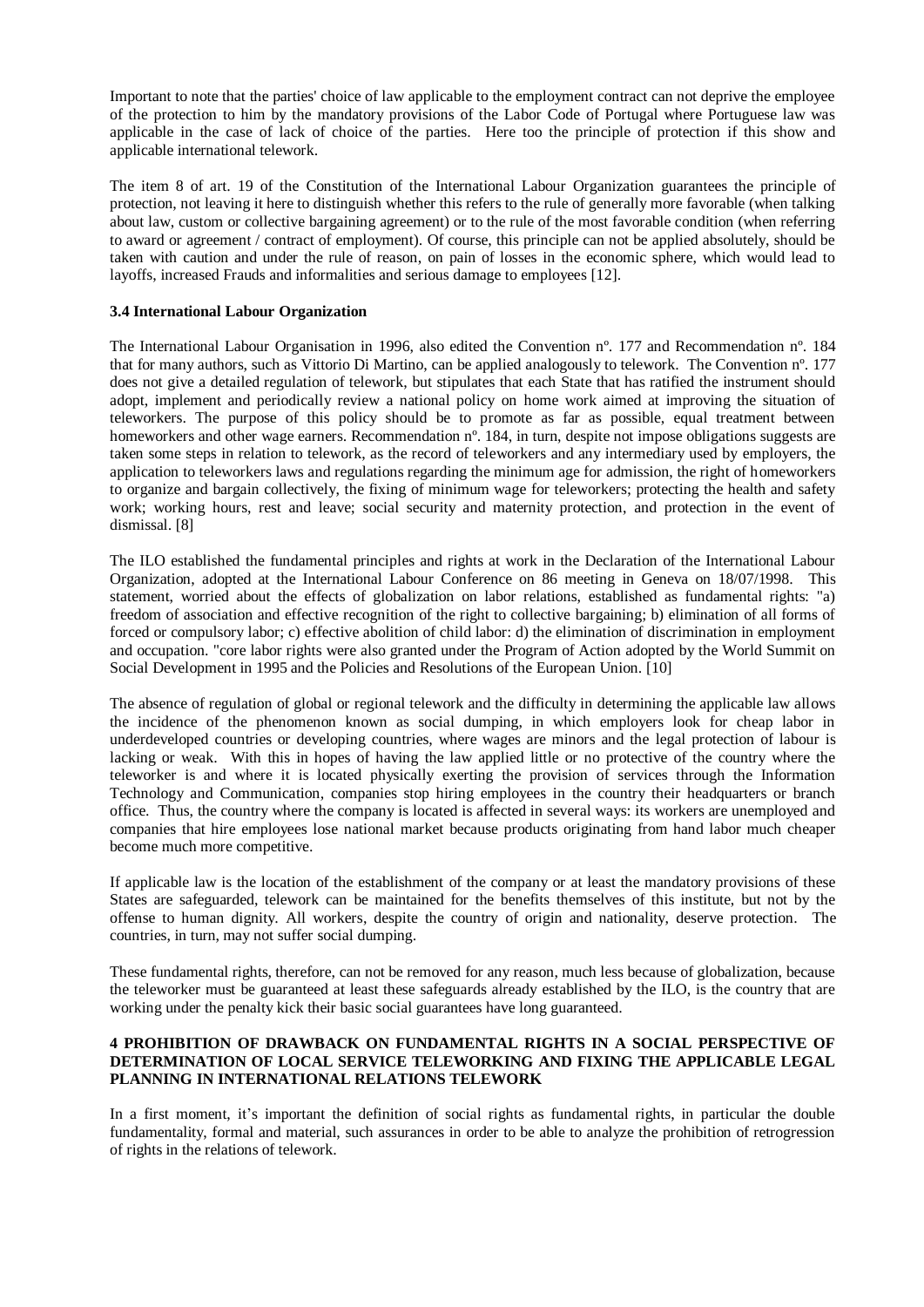According to Brazilian constitutional law, fundamental rights, so considered, they have different legal regime, characterized by privileges within the constitutional standard, such as its inclusion in the list of immutable clauses provided for in art. 60, § 4 of this legal instrument, the protection against "arbitrary deletions and dissection by the state organs" and its immediate applicability, under the first paragraph of art. 5 of the Federal Constitution. Those who do not see the social rights as fundamental, advocate this idea based on literal interpretation, arguing that social rights are not explicitly included in the direct applicability of Art. 5, § 1 of the Constitution nor the exhaustive list of Art. 60, § 4 of this legislation. [13]

In the same way, social rights can not be excluded from the list of immutable clauses, because social rights, which are not explicitly differentiated of the rights of defense by constitutional law, and in many cases treated as such in view of its function and legal structure, cannot be weakened as fundamental rights by mere absence of express provision in the role of art. 60, § 4 of the Federal Constitution because, in this case also would be excluded from political rights and nationality, which cannot sustain. That constitutional provision must be interpreted consistently, through the reading of art. 1, paragraphs I and III and 3, paragraphs I, III, V, keeping in view that social rights include the principles of the welfare state and the identity of the Federal Constitution, so, despite not expressly provided for the list of "immutable clauses," so are being shielded by the abolition constitutional reform. Social rights can not remain differentiated individual and collective rights, particularly with respect to protection of the immutable clauses, because the function of these is to preserve certain rights and guarantees of aggression or destruction under penalty of violation of the principle of human dignity. Os direitos sociais também merecem a mesma proteção, uma vez que sua transgressão – caso não protegidos contra a reforma constitucional, revelaria a mesma conseqüência, ou seja, infração ao princípio estabelecido no art. 1º, inciso III da Constituição Federal. [13]

Social rights, among which include workers' rights are also fundamental rights, since they are included in Title II of the Constitution, which deals with the rights and guarantees, which does assume, in addition to the formal character of its also essential material. Social rights, like all those positivized the Federal Constitution and international treaties ratified by Brazil (art. 5, § 2 CRFB), are fundamental rights and are under the regime of dual fundamentality: formal and material. [14]

Social rights, which date back to the Mexican Constitution of 1917 and the Weimar, 1919, show a concern with the protection of the individual by the state, leaving aside the liberal attitude taken by then. There are, therefore, the guarantee of condition Life on minimum quality standards (minimum existential) and duty of the state - which makes the omission also unconstitutional - and as a subjective right of the individual. Thus arises for the person, upon violation of the law, the possibility of postulating court for the law [2] - and in the judicial sphere is allowed, so the discussion about the legitimacy of the rights alleged setback care delivery where the individual feels violated the core essentials of the basic social guarantees.

Setting up social rights as fundamental rights, there is the guarantee of fundamental social labor, which ensure a minimum ethical to the worker [10], also for teleworkers. Work is a social value, like the dignity of the worker who, by the characteristics of this less fortunate, has constant risk of rape by reason of an employment contract. Attacking the dignity of the worker, profiles will be social injustice and both the worker and the Republic and its grounds will remain violated. [6]

The fundamental social rights, especially those that ensure workers are protected, therefore, a possible setback due to the internationalization of teleworking to countries whose legal system protects a lesser extent or not protect workers. The Brazilian constitutional order protects a general right security and, in particular, legal certainty, as an express provision of Art. 5, caput of CRFB, which is a fundamental principle of both the law of the State as internationally. Security is a citizen's right in that it allows trust the efficiency and effectiveness of the rights guaranteed to him by this law, even in a time of instability in which he lives; and the rule of law is a state legal certainty, and this is subprinciple the fundamental principle of rule of law, otherwise, is violating this security, has become a despotic state, tyrannical and unjust. [13]

Trust in state institutions, including legal and judicial, the citizens will bring with it security and peace in their living conditions in all areas. The instability caused by legal uncertainty - as would occur with the possibility of reverse social matters fundamental rights already achieved and protected by the legal system - would result in the violation of human dignity, since it would not be able to count on the protection of a protective system of fundamental guarantees, so that means that, with only a minimum of legal security, fundamental rights, in particular its essential core, remain protected. [13]

The prohibition of reverse social rights is now embraced by current Brazilian law, in some way and not explicitly under that name when it guarantees the constitutional protection of acquired rights, and perfect the legal acts of res judicata, and limits the retroactive acts and the legislative restrictions of fundamental rights. At least in these situations, therefore, fundamental rights are safeguarded, but there are constantly other situations that do not fit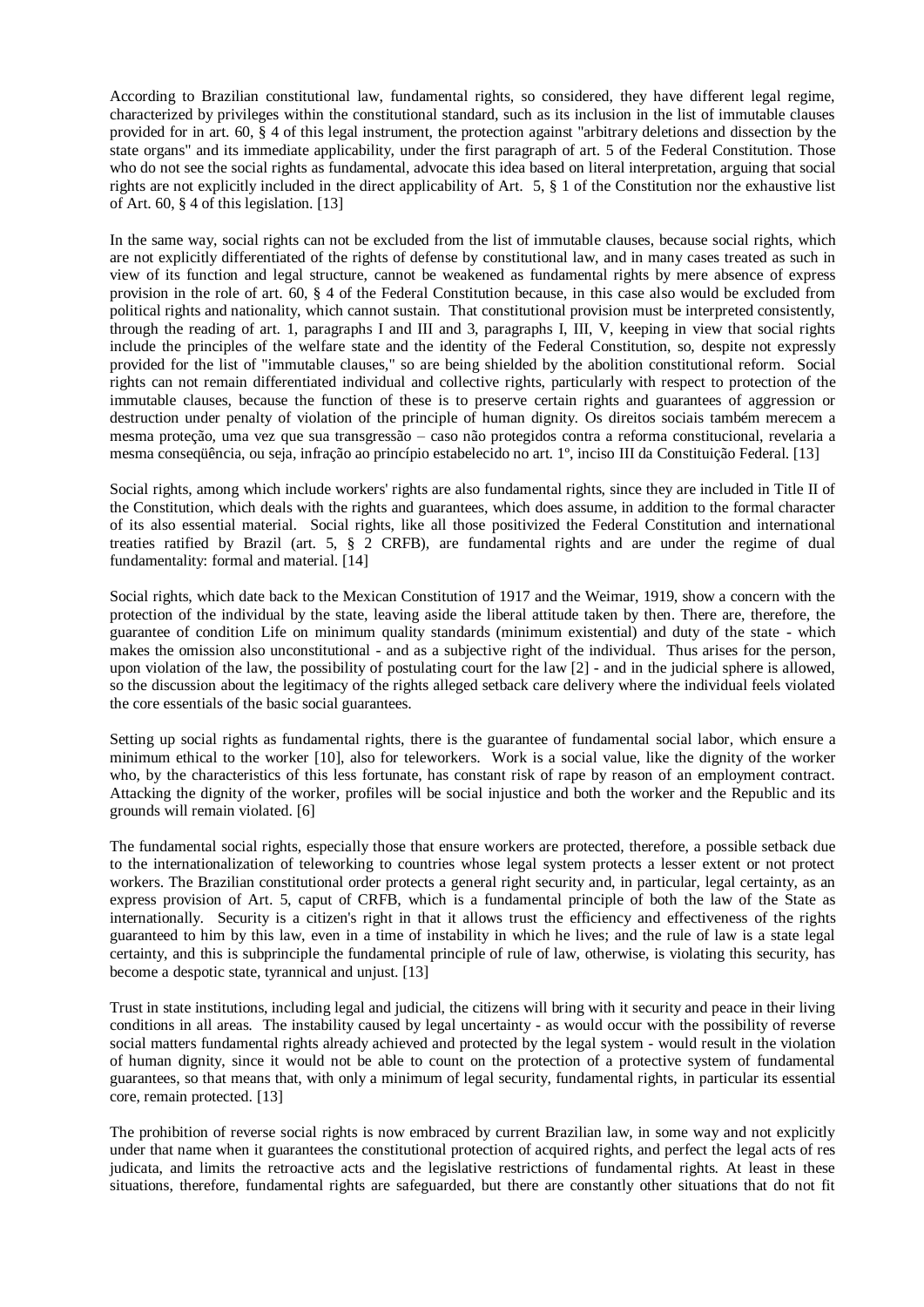perfectly for these situations expressed constitutional, eventually kicking the fundamental rights, without falling backward to an extent, as can be seen setbacks in acts with prospective effect. [13]

The setbacks on fundamental social rights accruing under a prospective approach are possible and do not represent a paradox. Occur because the acts causing the setback does not affect the consolidated legal acts or other situations before. Itself exemplifies this situation with a hypothetical legal rule that eases the rights and guarantees of workers with effect only future labor contracts, to protect existing upon the publication of the law. Not clear in this example, the standard retroactively or violation of acquired rights or legal actions perfect, because they remain protected in the law that will have only prospective effect. This act of the legislature requires, therefore, severe recession of the hard-won fundamental rights in violation social and legal order and human dignity. [13]

The prohibition of retrogression is widely advocated. Abramovich and Courtis, spoke about the obligation of progressivity - which will not be subject to further clarification on this, draw the obligation to ban regressivity. The state has the obligation not regressive in the sense that it is forbidden to adopt policies and laws that penalize worsen the situation already enjoyed by the population in relation to economic, social and cultural rights guaranteed by international treaties ratified by his country. The state, because the commitment to progress, improve the rights situation reached its citizens, took the ban to reduce or abolish existing rights. [1]

The regressive, as the doctrine of the authors mentioned above, also resembles the principle of reasonableness of the regulation of personal rights, as both have as their object the guarantee of substantive due process - which will not be subject to further clarification on this, as the regulation of rights by the legislature. The principle of reasonableness will exclude the irrational rules and allow the executive power of choice within reasonable options, the most convenient, within their political viewpoint. The regressivity not add up to this principle, bringing temporal or historical criteria. Therefore, the proposed regulations also will not worsen the guarantees of the existing law in terms of its scope and purposes. Thus the new standard, to be regulated, can be neither irrational nor regress in their scope and purpose. [1]

Social rights, as Gomes Canotilho imposes an obligation on the legislature to respect and realize these rights. Thus, once implemented, the public are prohibited from removing the core has held these rights to benefits, without establishing some form of compensation or alternative, otherwise known as breach of clauses prohibiting or reactionary evolution of social regression [4]. Thus, if the ordinary law which consolidates fundamental social law is repealed, it will be eliminating social law already implemented, just not right infra, so that no act may make return to this gap, as already achieved the right social and prohibiting the reverse of this. [2]

This sort, there is configured to reverse the ban on fundamental social rights in relation to its essential core, because it is essential that this core is protected against tampering and suppression, pure and simple, is not the rule prohibiting the absolute reverse of social rights and inscrutable as certain guarantees which do not tie the essential core of those fundamental rights. The prohibition of retrogression, therefore, must meet the essential core of the fundamental right of the screen and the case where there is a threat to his backsliding.

The essential core of fundamental social rights are intimately linked to the principle of human dignity in the sense that the restrictive measures of social rights in no event may affect the core of the right prestacional, which would violate the notion of existential minimum, and a logical consequence to human dignity. The observation of fundamental rights is imperative for achieving the principle of human dignity, because those are explanations of this, ie, "In every fundamental right is present in content, or at least some projection human dignity. " Once the human person is denied the fundamental rights guaranteed by it, their dignity is also being withheld, so that the setback in social rights, with the reduction or waiver of these fundamental rights entails violation of the principle of human dignity. [13]

The principle of the prohibition of a constitutional setback in Brazil, therefore, stems from a systematic interpretation of constitutional law, especially of certain principles and arguments, which are: the principle of democratic and social state of law, the principle of human dignity The principle of maximum efficiency and effectiveness of the rules that define fundamental rights, the protection measures of a retroactive (granted, res judicata, perfect legal act), the principle of protecting reliance, self commitment of state agencies to prior acts, under penalty of violation of the Constitution at will. [13]

#### **5 CONCLUSION**

The advancement of technologies available to humanity, from the last century, along with the phenomenon of globalization, has brought profound changes in social relations, especially in the work, enabling the advent of telecommuting and called its scale offshore, ie , across national borders. Information technology and communication allow the provision of services by the employee does not give more at the headquarters of the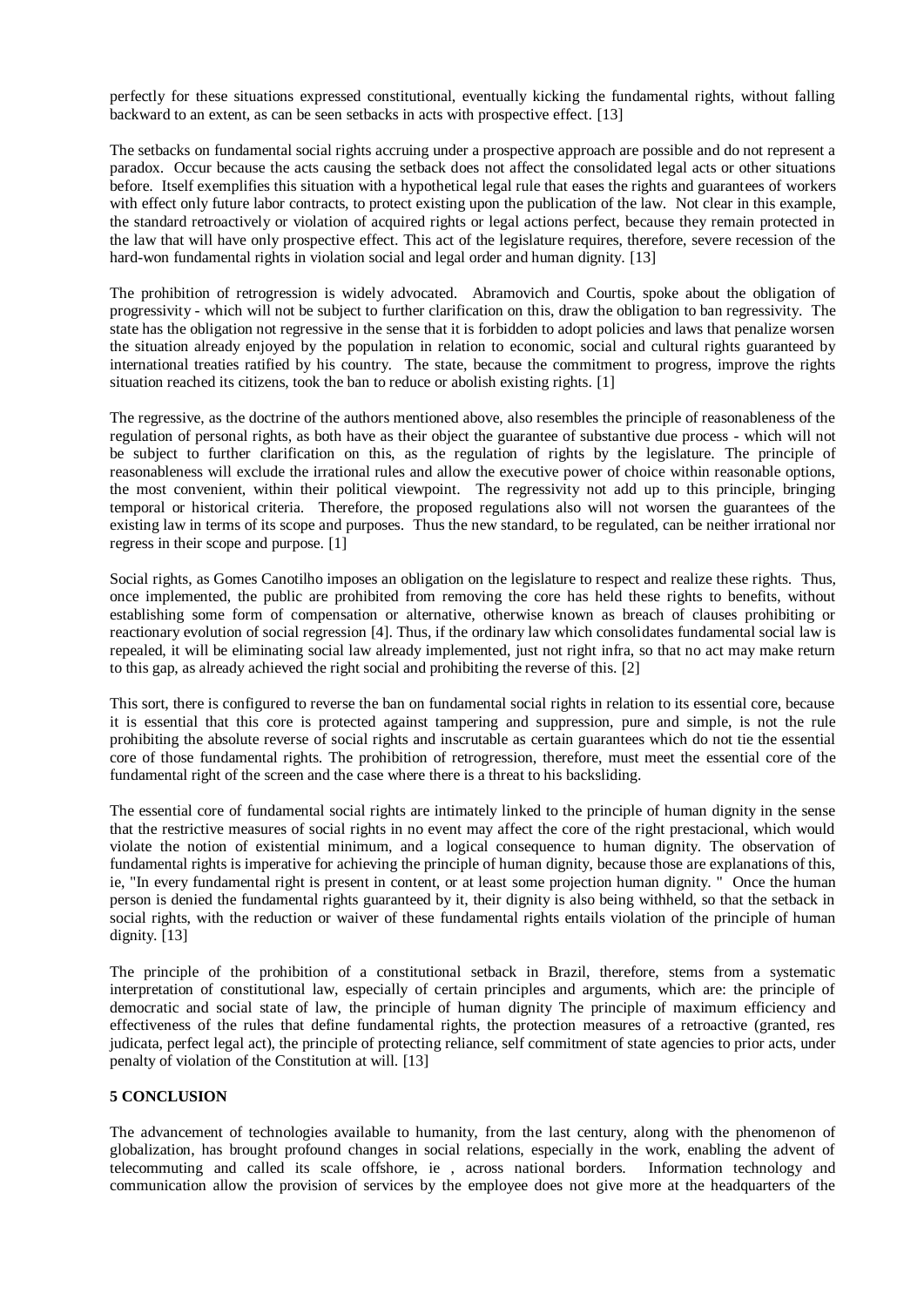employer, but anywhere else in the world, is the residence of the employee, whether in telecentres and telecottage, either in geographic mobility.

The development of telework, despite the many benefits it provides to workers, businesses and society, brings losses and difficulties, particularly the regulation of this new modality, present in the U.S. and Europe, but also developing countries like Brazil. Telework international, ie, listing more than one state on the same working relationship is growing movement, especially with the development of outsourcing, which brings up the issue of conflict of law provisions.

Given the ease of hiring employees from anywhere in the world, whose labor is cheaper, or send employees to places where the means of production are lower cost, the employee will inevitably begins to provide services in countries whose protecting workers is smaller - and it is precisely this characteristic that reduces the prices of labor and production. In this field as cost reduction, the main goal of any employer, can not be obstacle to the maintenance of social labor (fundamental social rights), involving kicking, especially after decades of achievements. The application of the law of the country less protective of workers involved in the relationship of telework cause regression of social rights.

To determine the law applicable to relations teleworking, and mister that is limited to local service delivery. This goal, however, presents some difficulties, because of the malleability of the geographic and physical setting of the minor employee. In this vein, the site of service delivery could be either the place where the employee resides (telework at home), the corporate headquarters, where they are sent to work; as the provision of the service, mobile telework, the that can be given anywhere in the world [9].

The location of performance is relevant because of the Brazilian rule on the law applicable in the context of international labor relations. As the Brazilian jurisdiction competent to try and judge this relationship work internationally, as provided in Art. 651, § 2 of the Consolidation of Labor Laws, the applicable law is, as understanding docket of the Superior Labor Court (Summary paragraph. 207), the site of service delivery, not the site of recruitment, transforming the principle the lex loci executionis.

Understanding summary aims to ensure the Brazilian or foreign worker hired outside the minimum guarantees set out in our legal system, preventing workers who provide services in Brazil fall short of the minimum rights guaranteed by the native legal system by reason of a contract signed in foreign country unless the guarantor of rights. [10] This guideline, in so being, can not be absolute, since, before we check this assumption goal, it is necessary to identify what the applicable law most beneficial to the employee, depending on the disposal of the International Labour Organization, and especially in a context of prohibition of retrogression of fundamental social rights. If the location of service provision involve law enforcement less beneficial and protective, another law related to the ratio of international telework should be used in this case.

Enforcement of the physical location of service provision, however, could find protection in favor of economic development and, consequently, the workers themselves. Many companies today only grow, remain or are created because of the ease and lower costs offered by teleworking and hiring workers at low prices or sending employees to places with less protection. Applying these employees would mean more protective system under the economic point of view, unforeseen expenses, bankruptcy and economic system in crisis, with falling production and employment, which would undermine not only the companies, such as teleworkers.

Of course this should always be taken into account under the principle of human dignity, thus protecting themselves reverse the ban on social rights, as well as maintenance jobs, aims to be the sole purpose of the dignity of the worker. Once the worker is denied the fundamental rights guaranteed to him, his dignity is also being withheld, so that the setback in social rights, with the reduction or waiver of these fundamental rights in the name of the physical location of services, implies violation of the principle of human dignity. [13]

The applicable law, therefore, must respect and uphold the dignity of him who seeks protection, whatever the legal system. If the law applicable to the case - by virtue of the determination of local service delivery - meaning recession of social rights as to its essential core, it will be in case of relativization of Precedent 207 TST and other solutions to conflict law in the space in the name of protection of fundamental social rights and the principle of human dignity, in spite of jurisprudential understanding that the standard may be more beneficial choice within the same legal system, not in comparison to international law.

Thus, determining the applicable law and guarantee fundamental social rights, should also be aimed evade the phenomenon of social dumping. The use of labor, cheaper labor, either by low wages, or by minimal or no protection of the worker in his home country, because unemployment in countries where worker protection is higher, directly, because these employees are no longer for workers employed in those countries, and indirectly,